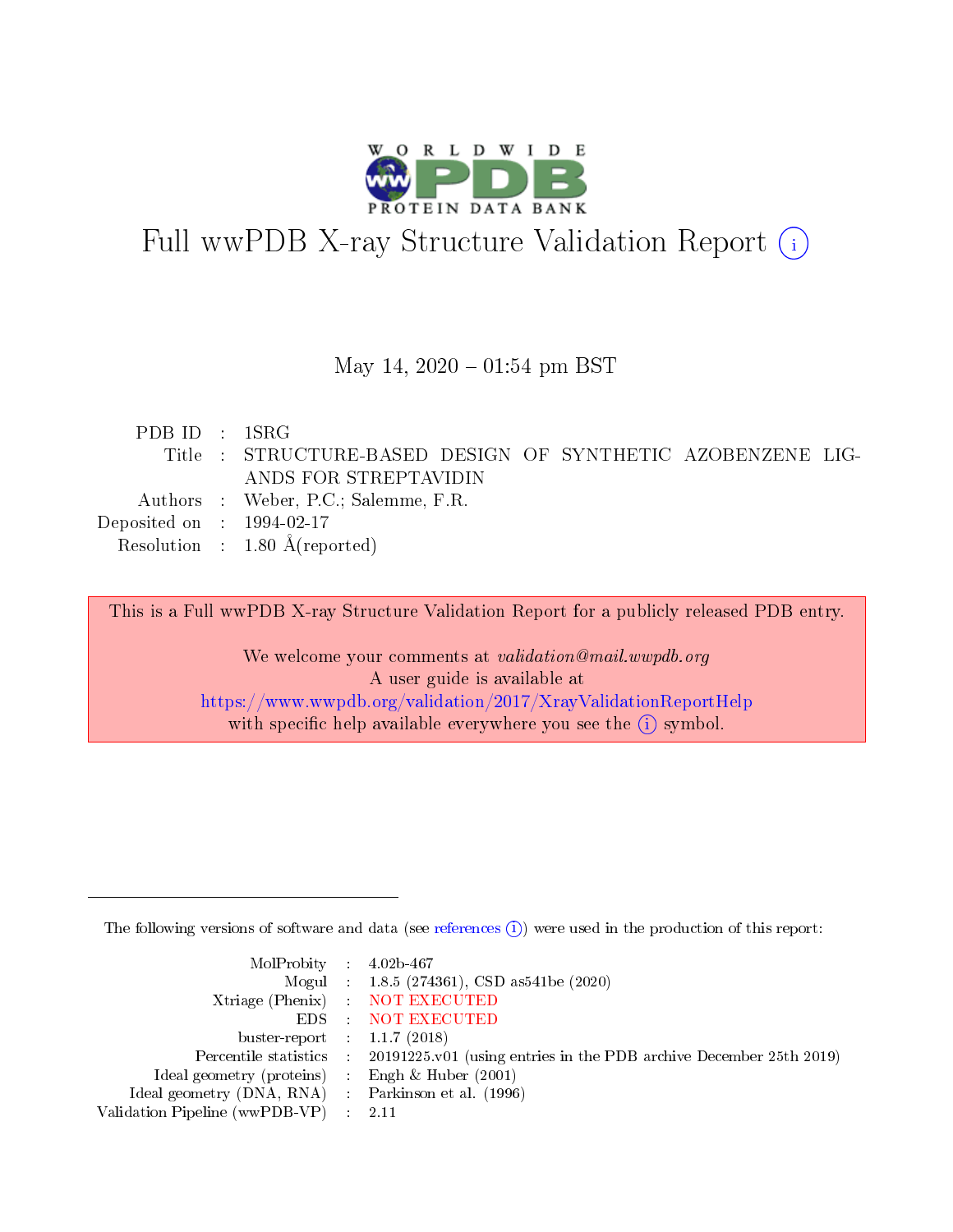# 1 [O](https://www.wwpdb.org/validation/2017/XrayValidationReportHelp#overall_quality)verall quality at a glance  $(i)$

The following experimental techniques were used to determine the structure: X-RAY DIFFRACTION

The reported resolution of this entry is 1.80 Å.

Percentile scores (ranging between 0-100) for global validation metrics of the entry are shown in the following graphic. The table shows the number of entries on which the scores are based.



| Metric                | Whole archive<br>(# $\rm{Entries}$ ) | Similar resolution<br>$(\#\text{Entries}, \text{resolution range}(\text{\AA})$ |  |  |
|-----------------------|--------------------------------------|--------------------------------------------------------------------------------|--|--|
| Clashscore            | 141614                               | $6793(1.80-1.80)$                                                              |  |  |
| Ramachandran outliers | 138981                               | 6697 $(1.80-1.80)$                                                             |  |  |
| Sidechain outliers    | 138945                               | $(1.80 - 1.80)$<br>6696 (                                                      |  |  |

The table below summarises the geometric issues observed across the polymeric chains and their fit to the electron density. The red, orange, yellow and green segments on the lower bar indicate the fraction of residues that contain outliers for  $\geq=3$ , 2, 1 and 0 types of geometric quality criteria respectively. A grey segment represents the fraction of residues that are not modelled. The numeric value for each fraction is indicated below the corresponding segment, with a dot representing fractions  $\leq=5\%$ 

Note EDS was not executed.

| Mol | Chain   Length $\frac{1}{2}$ | Quality of chain |     |          |
|-----|------------------------------|------------------|-----|----------|
|     | 1 ດ 1                        | 78%              | 13% | $\cdots$ |
|     | 1 ດ 1                        | 78%              | 13% | $\cdots$ |

The following table lists non-polymeric compounds, carbohydrate monomers and non-standard residues in protein, DNA, RNA chains that are outliers for geometric or electron-density-fit criteria:

| Mol |     |         |  | Type   Chain   Res   Chirality   Geometry   Clashes   Electron density |
|-----|-----|---------|--|------------------------------------------------------------------------|
|     | MHB | 300     |  |                                                                        |
|     | MHB | $300\,$ |  |                                                                        |

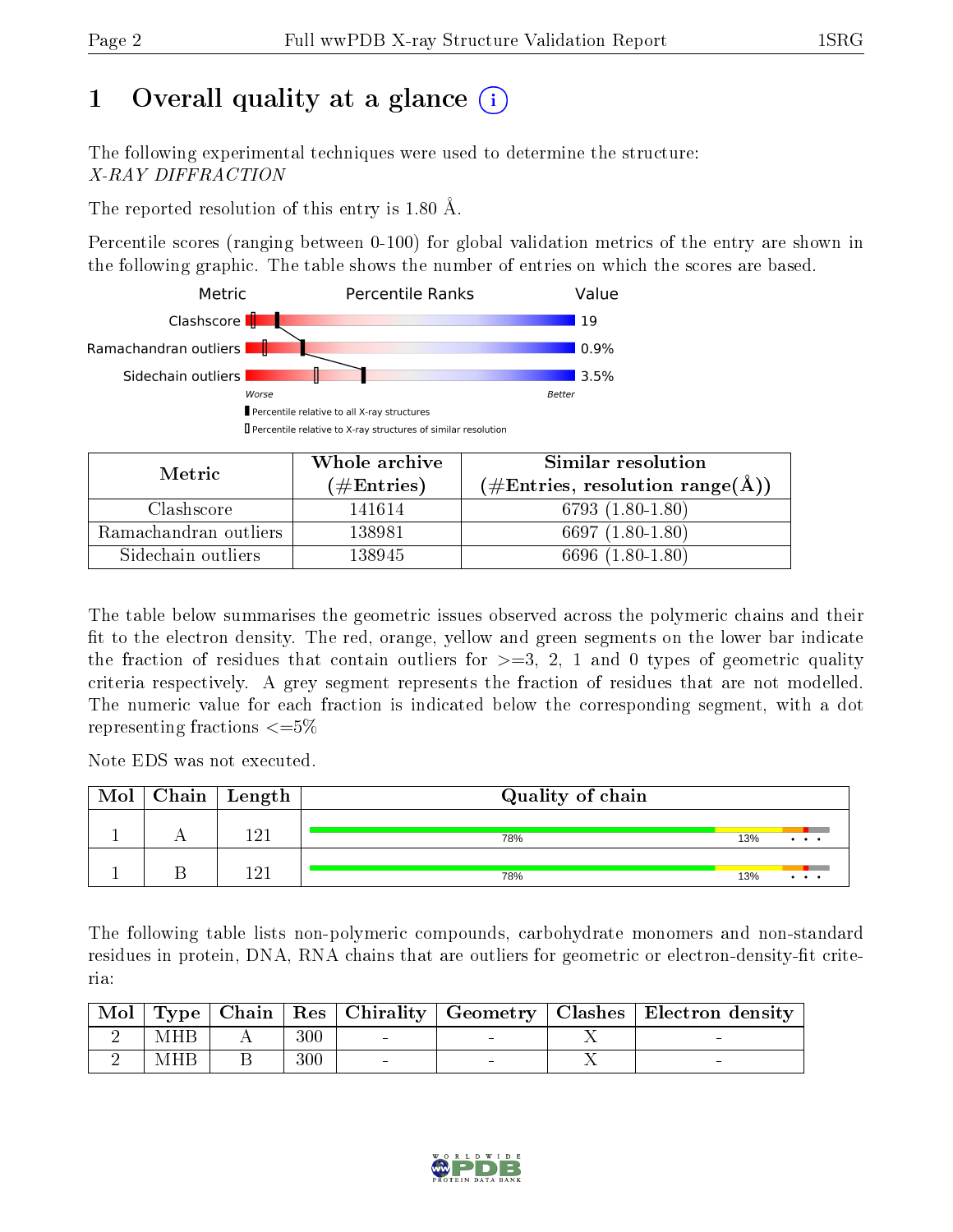# 2 Entry composition (i)

There are 3 unique types of molecules in this entry. The entry contains 1927 atoms, of which 0 are hydrogens and 0 are deuteriums.

In the tables below, the ZeroOcc column contains the number of atoms modelled with zero occupancy, the AltConf column contains the number of residues with at least one atom in alternate conformation and the Trace column contains the number of residues modelled with at most 2 atoms.

• Molecule 1 is a protein called STREPTAVIDIN.

| Mol |     | $\mid$ Chain   Residues | Atoms     |             |       | $ZeroOcc \mid AltConf \mid Trace$ |  |  |
|-----|-----|-------------------------|-----------|-------------|-------|-----------------------------------|--|--|
|     |     | 116                     | Total C N |             |       |                                   |  |  |
|     |     | 870                     |           | 545 151 174 |       |                                   |  |  |
|     |     |                         | Total C   |             | N     |                                   |  |  |
|     | 116 | 870                     |           | 545 151     | - 174 |                                   |  |  |

 Molecule 2 is 2-((3'-METHYL-4'-HYDROXYPHENYL)AZO)BENZOIC ACID (three-letter code: MHB) (formula:  $C_{14}H_{12}N_2O_3$ ).



|  | $\text{Mol}$   Chain   Residues | Atoms       |                      |  | ZeroOcc   AltConf |  |  |
|--|---------------------------------|-------------|----------------------|--|-------------------|--|--|
|  |                                 | Total C N O |                      |  |                   |  |  |
|  |                                 | 19          | $14 \quad 2 \quad 3$ |  |                   |  |  |
|  |                                 | Total C N O |                      |  |                   |  |  |
|  |                                 | 10          | $14 \quad 2$         |  |                   |  |  |

• Molecule 3 is water.

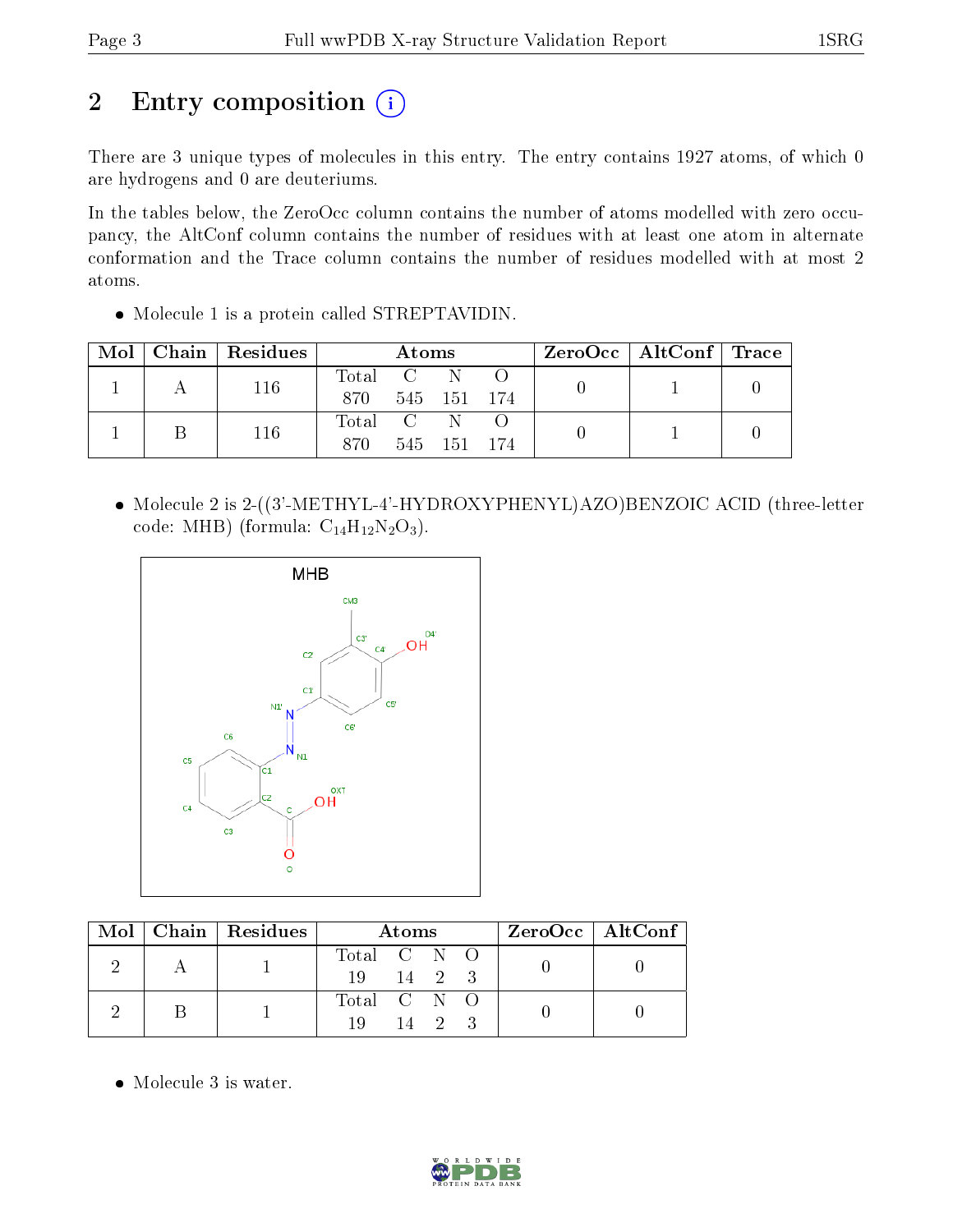|  | $Mol$   Chain   Residues | Atoms                    | ZeroOcc   AltConf |  |
|--|--------------------------|--------------------------|-------------------|--|
|  | 79                       | Total O<br>$-72$<br>- 72 |                   |  |
|  |                          | Total O<br>-77           |                   |  |

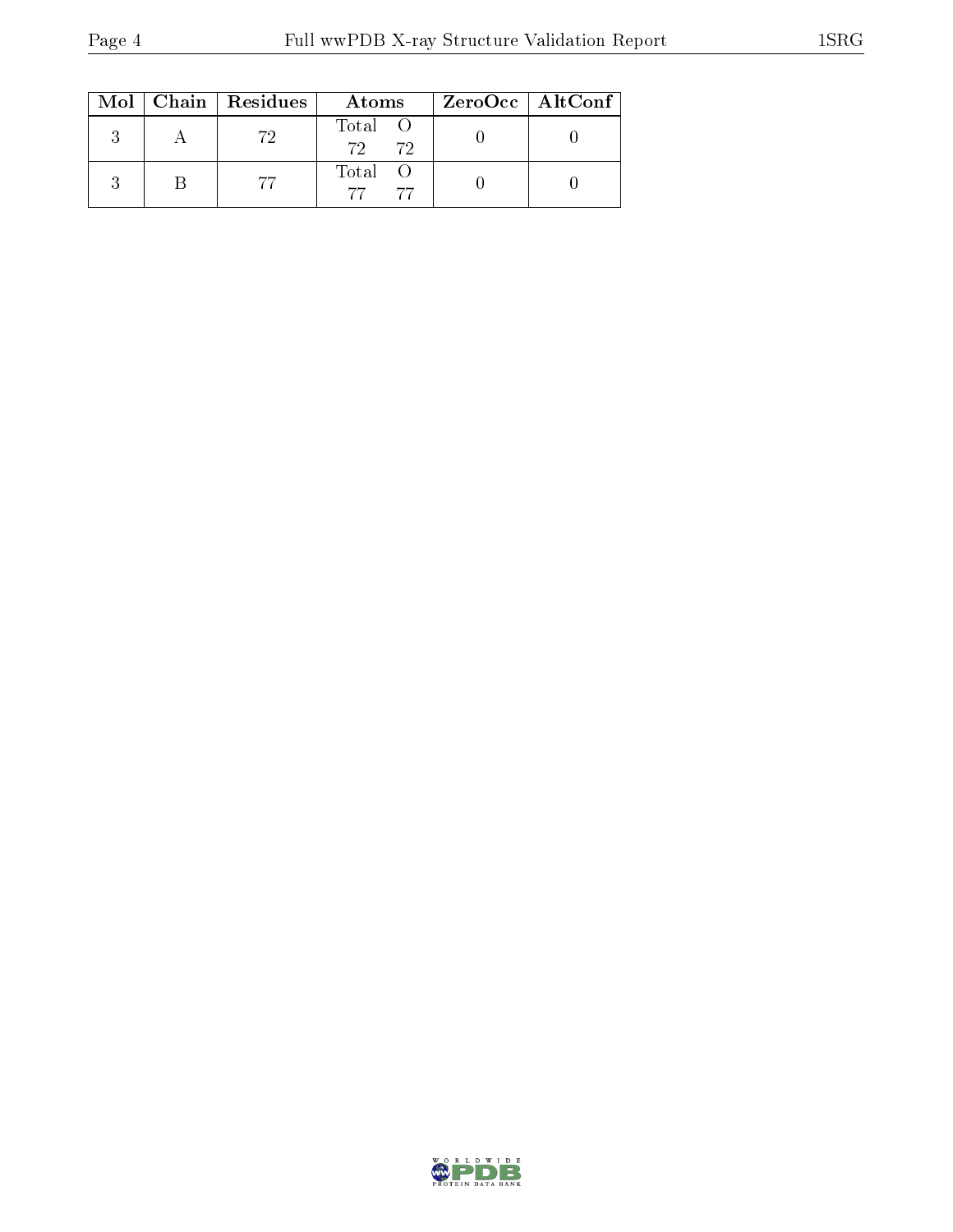# 3 Residue-property plots  $(i)$

These plots are drawn for all protein, RNA and DNA chains in the entry. The first graphic for a chain summarises the proportions of the various outlier classes displayed in the second graphic. The second graphic shows the sequence view annotated by issues in geometry. Residues are colorcoded according to the number of geometric quality criteria for which they contain at least one outlier: green  $= 0$ , yellow  $= 1$ , orange  $= 2$  and red  $= 3$  or more. Stretches of 2 or more consecutive residues without any outlier are shown as a green connector. Residues present in the sample, but not in the model, are shown in grey.

Note EDS was not executed.

• Molecule 1: STREPTAVIDIN



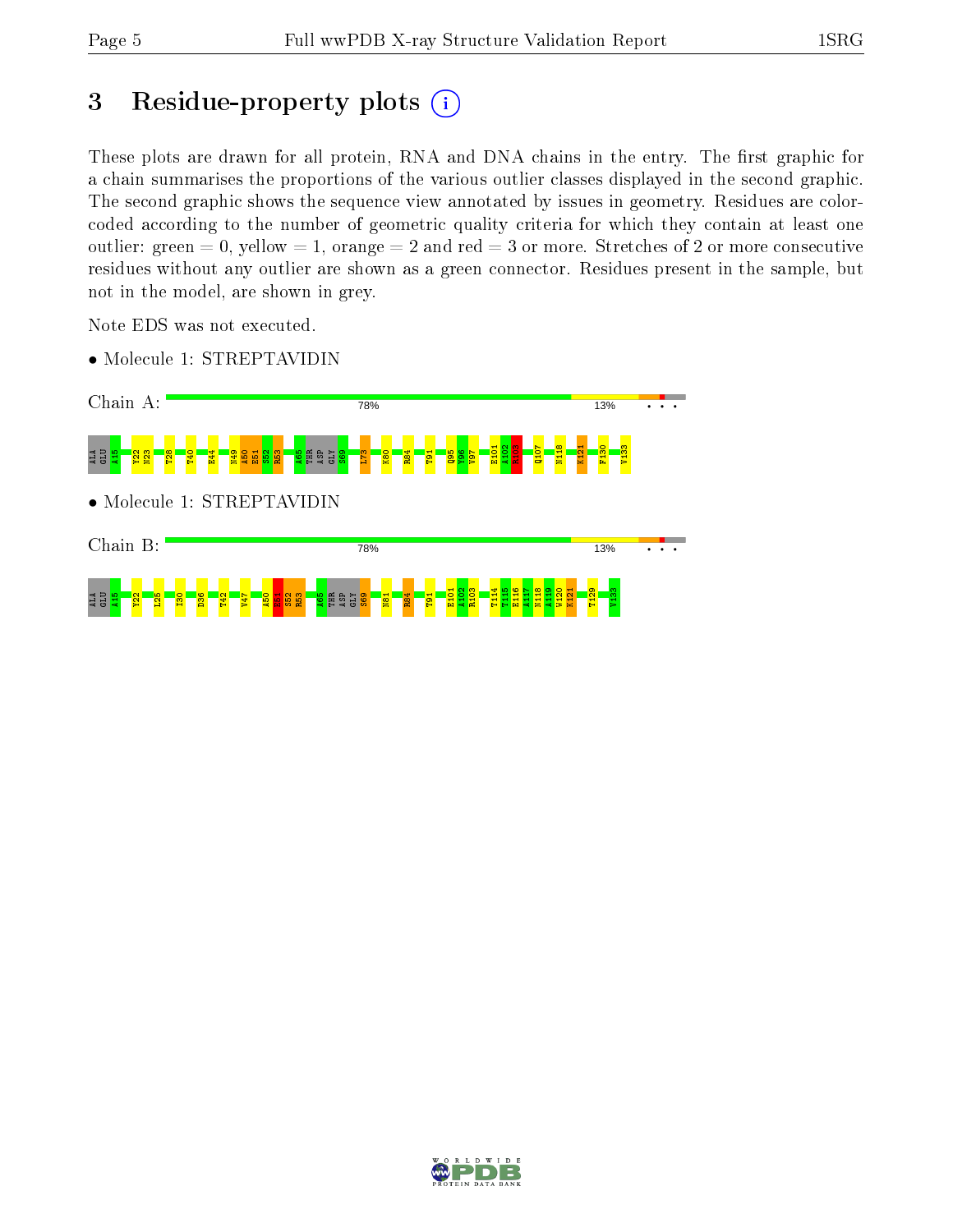# 4 Data and refinement statistics  $(i)$

Xtriage (Phenix) and EDS were not executed - this section is therefore incomplete.

| Property                               | <b>Value</b>                                          | Source    |  |
|----------------------------------------|-------------------------------------------------------|-----------|--|
| Space group                            | I 2 2 2                                               | Depositor |  |
| Cell constants                         | 95.20Å<br>$47.90\text{\AA}$<br>$106.50\text{\AA}$     | Depositor |  |
| a, b, c, $\alpha$ , $\beta$ , $\gamma$ | $90.00^\circ$<br>$90.00^\circ$<br>$90.00^\circ$       |           |  |
| Resolution $(A)$                       | 10.00<br>1.80                                         | Depositor |  |
| % Data completeness                    | (Not available) $(10.00-1.80)$                        | Depositor |  |
| (in resolution range)                  |                                                       |           |  |
| $\mathrm{R}_{merge}$                   | (Not available)                                       | Depositor |  |
| $\mathrm{R}_{sym}$                     | (Not available)                                       | Depositor |  |
| Refinement program                     | PROFFT, PROLSQ                                        | Depositor |  |
| $R, R_{free}$                          | (Not available)<br>0.168<br>$\mathbf{A}^{\text{max}}$ | Depositor |  |
| Estimated twinning fraction            | No twinning to report.                                | Xtriage   |  |
| Total number of atoms                  | 1927                                                  | wwPDB-VP  |  |
| Average B, all atoms $(A^2)$           | 14.0                                                  | wwPDB-VP  |  |

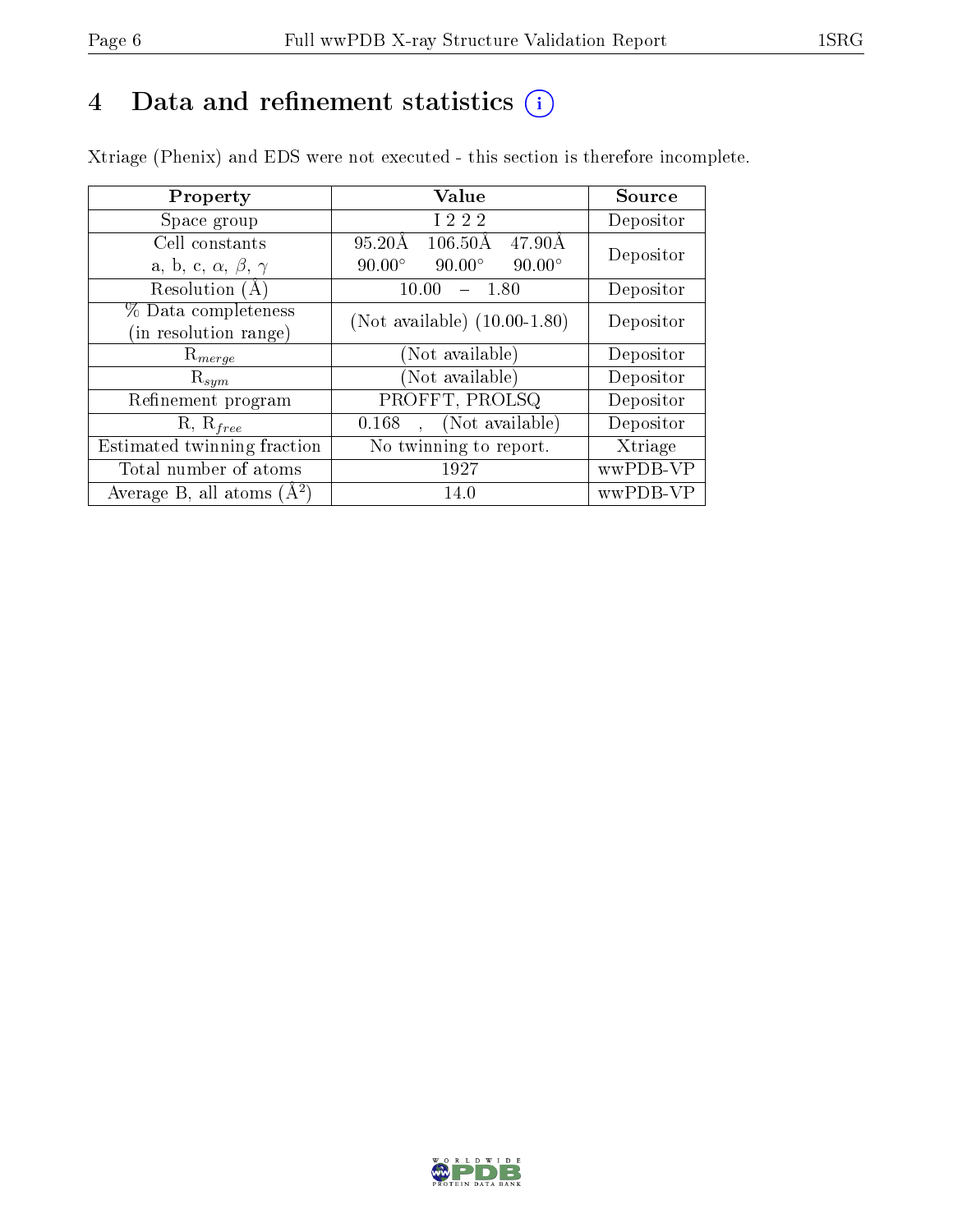)

# 5 Model quality  $(i)$

## 5.1 Standard geometry  $(i)$

Bond lengths and bond angles in the following residue types are not validated in this section: MHB

The Z score for a bond length (or angle) is the number of standard deviations the observed value is removed from the expected value. A bond length (or angle) with  $|Z| > 5$  is considered an outlier worth inspection. RMSZ is the root-mean-square of all Z scores of the bond lengths (or angles).

| Mol | Chain |      | Bond lengths | Bond angles |                    |  |
|-----|-------|------|--------------|-------------|--------------------|--|
|     |       | RMSZ | # $ Z >5$    | RMSZ        | # $ Z  > 5$        |  |
|     |       | 1.19 | 0/896        | 1.55        | $7/1226$ $(0.6\%)$ |  |
|     | B     | 1.14 | 0/896        | 1.55        | $8/1226$ $(0.7\%)$ |  |
| AII | All   | 1.16 | 0/1792       | 1.55        | $15/2452(0.6\%)$   |  |

There are no bond length outliers.

| Mol          | Chain | Res | <b>Type</b> | Atoms                    | $Z_{\rm}$ | Observed $(°)$ | Ideal $($ <sup>o</sup> |
|--------------|-------|-----|-------------|--------------------------|-----------|----------------|------------------------|
| 1            | А     | 103 | $\rm{ARG}$  | $NE$ -CZ-NH1             | 15.24     | 127.92         | 120.30                 |
| $\mathbf{1}$ | Β     | 36  | ASP         | $CB-CG-OD1$              | 9.34      | 126.70         | 118.30                 |
| 1            | Β     | 53  | ${\rm ARG}$ | NE-CZ-NH1                | $-9.05$   | 115.77         | 120.30                 |
| 1            | B     | 84  | $\rm{ARG}$  | NE-CZ-NH1                | 8.97      | 124.79         | 120.30                 |
| 1            | А     | 80  | <b>LYS</b>  | $CA-CB-CG$               | 8.18      | 131.39         | 113.40                 |
| $\mathbf{1}$ | А     | 103 | $\rm{ARG}$  | $NE$ -CZ-NH <sub>2</sub> | $-7.69$   | 116.45         | 120.30                 |
| 1            | B     | 22  | <b>TYR</b>  | $CB-CG-CD1$              | $-7.17$   | 116.70         | 121.00                 |
| $\mathbf{1}$ | А     | 50  | <b>ALA</b>  | $CB-CA-C$                | $-7.00$   | 99.59          | 110.10                 |
| $\mathbf{1}$ | А     | 53  | $\rm{ARG}$  | $CA-CB-CG$               | 6.92      | 128.62         | 113.40                 |
| 1            | Β     | 53  | $\rm{ARG}$  | $CD-NE- CZ$              | $-6.89$   | 113.95         | 123.60                 |
| $\mathbf{1}$ | А     | 73  | LEU         | $CA-CB-CG$               | 6.08      | 129.28         | 115.30                 |
| $\mathbf{1}$ | Β     | 51  | GLU         | $CA-CB-CG$               | 5.99      | 126.59         | 113.40                 |
| 1            | В     | 53  | ${\rm ARG}$ | NE-CZ-NH2                | 5.98      | 123.29         | 120.30                 |
| 1            | В     | 69  | SER         | $CB-CA-C$                | 5.33      | 120.23         | 110.10                 |
| 1            | А     | 103 | ${\rm ARG}$ | $CD-NE- CZ$              | 5.13      | 130.78         | 123.60                 |

All (15) bond angle outliers are listed below:

There are no chirality outliers.

There are no planarity outliers.

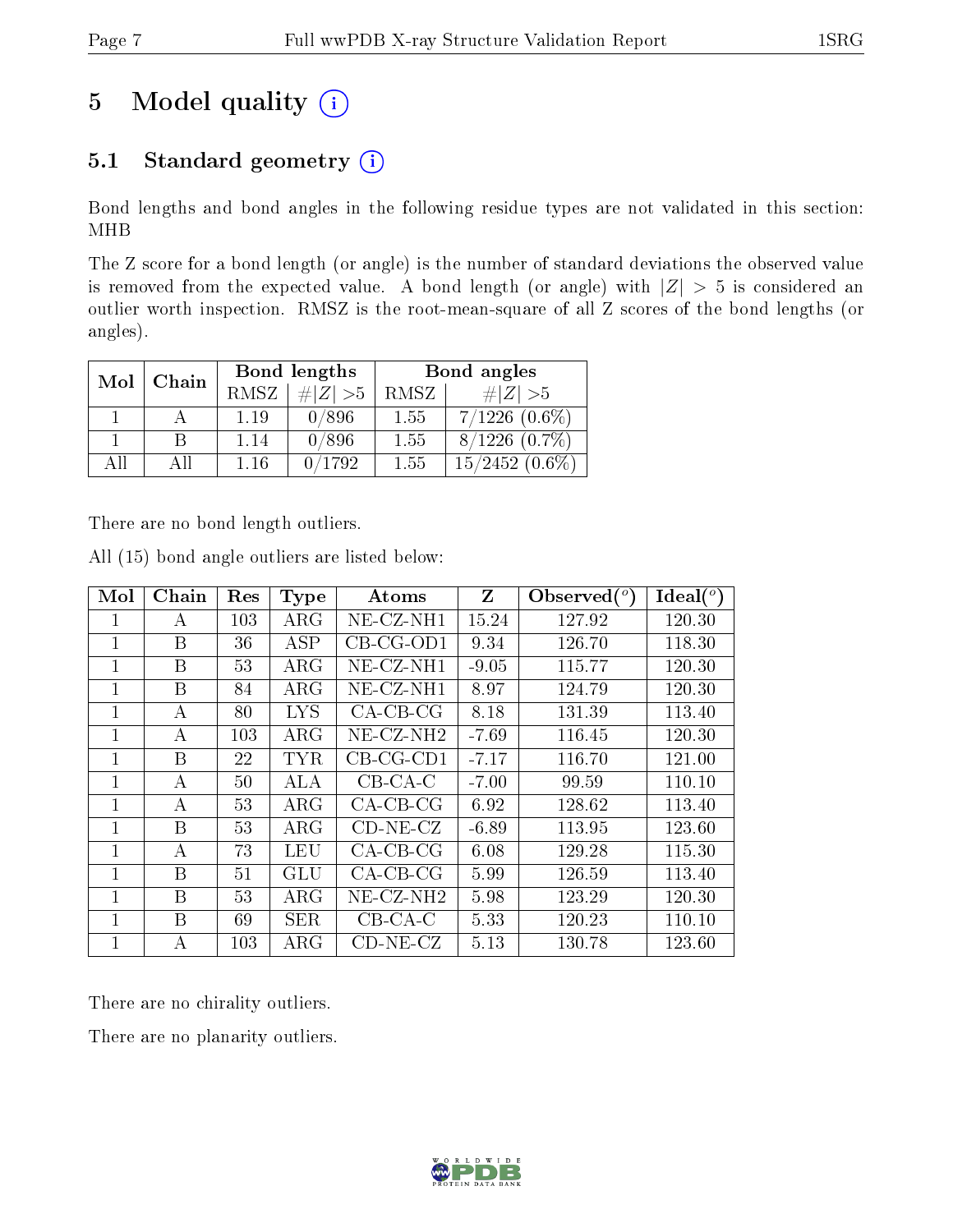## $5.2$  Too-close contacts  $(i)$

In the following table, the Non-H and H(model) columns list the number of non-hydrogen atoms and hydrogen atoms in the chain respectively. The H(added) column lists the number of hydrogen atoms added and optimized by MolProbity. The Clashes column lists the number of clashes within the asymmetric unit, whereas Symm-Clashes lists symmetry related clashes.

|  |      |      |    | Mol   Chain   Non-H   H(model)   H(added)   Clashes   Symm-Clashes |
|--|------|------|----|--------------------------------------------------------------------|
|  | 870  | 816  | 36 |                                                                    |
|  | 870  | 816  | 34 |                                                                    |
|  |      | 12   |    |                                                                    |
|  |      | 1 ດ  |    |                                                                    |
|  | 79   |      |    |                                                                    |
|  |      |      |    |                                                                    |
|  | 1927 | 1656 | 67 |                                                                    |

The all-atom clashscore is defined as the number of clashes found per 1000 atoms (including hydrogen atoms). The all-atom clashscore for this structure is 19.

All (67) close contacts within the same asymmetric unit are listed below, sorted by their clash magnitude.

|                                       |                     | Interatomic    | Clash         |
|---------------------------------------|---------------------|----------------|---------------|
| $\boldsymbol{\mathrm{Atom}\text{-}1}$ | Atom-2              | distance $(A)$ | overlap $(A)$ |
| 1:A:50:ALA:HB2                        | 2:B:300:MHB:HM32    | 1.13           | 1.07          |
| 2:A:300:MHB:HM32                      | 1:B:50:ALA:HB2      | 1.12           | 1.05          |
| 1:A:50:ALA:CB                         | 2:B:300:MHB:HM32    | 1.88           | 1.03          |
| 1: A:51: GLU:HB3                      | 1: A:84: ARG:HD2    | 1.41           | 1.02          |
| 2:A:300:MHB:HM32                      | 1:B:50:ALA:CB       | 1.96           | 0.96          |
| 1: B:51: GLU: CG                      | 1:B:84:ARG:HE       | 1.81           | 0.93          |
| 1: A:44: GLU:HG3                      | 3: A:665:HOH:O      | 1.69           | 0.93          |
| 1: A:51: GLU:CB                       | 1: A:84: ARG:HD2    | 1.99           | 0.91          |
| 1: A:51: GLU:HB3                      | 1:A:84:ARG:HH11     | 1.36           | 0.89          |
| 2: A:300:MHB:CM3                      | 1:B:50:ALA:HB2      | 2.00           | 0.89          |
| 1:A:50:ALA:HB2                        | 2:B:300:MHB:CM3     | 2.02           | 0.89          |
| 1:B:51:GLU:HG2                        | 1:B:84:ARG:HE       | 1.37           | 0.88          |
| 1: A:51: GLU:CG                       | 1: A:84: ARG:HD2    | 2.05           | 0.86          |
| 1:A:95:GLN:HE22                       | 1:B:114:THR:H       | 1.25           | 0.84          |
| 1:B:103:ARG:HE                        | 1: B: 129: THR: CG2 | 1.95           | 0.80          |
| 1:A:50:ALA:HA                         | 2:B:300:MHB:HM31    | 1.64           | 0.79          |
| 1: A:50: ALA:CA                       | 2:B:300:MHB:HM31    | 2.16           | 0.76          |
| 1:A:50:ALA:CB                         | 2:B:300:MHB:CM3     | 2.62           | 0.75          |
| 1:A:44:GLU:HG2                        | 1: A: 53: ARG: HB3  | 1.70           | 0.72          |
| 2:A:300:MHB:HM31                      | 1:B:50:ALA:HA       | 1.73           | 0.68          |
| 1: A:50: ALA:O                        | 1: A:84: ARG:NH1    | 2.26           | 0.68          |

Continued on next page...

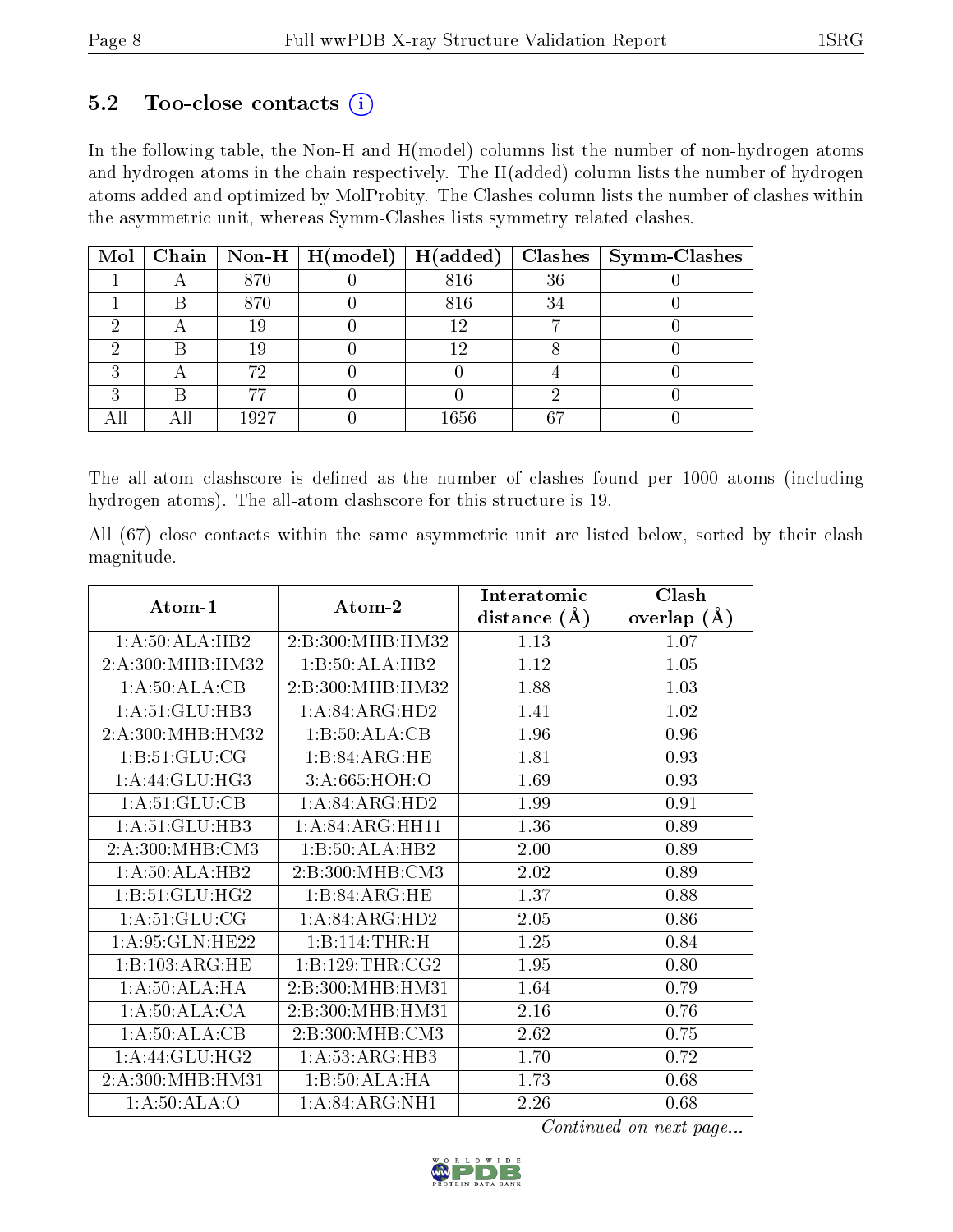| $\mathbf{v}$ and $\mathbf{v}$<br>Atom-1 | Atom-2                        | Interatomic      | Clash         |
|-----------------------------------------|-------------------------------|------------------|---------------|
|                                         |                               | distance $(\AA)$ | overlap $(A)$ |
| 1:B:101:GLU:O                           | 1:B:101:GLU:HG3               | 1.93             | 0.67          |
| 2: A:300:MHB:CM3                        | $1:B:50:ALA:\overline{CB}$    | 2.68             | 0.67          |
| 1:B:103:ARG:HE                          | 1:B:129:THR:HG21              | 1.60             | 0.66          |
| 1:B:42[B]:THR:HG23                      | 3:B:630:HOH:O                 | 1.94             | 0.66          |
| 1:A:51:GLU:OE1                          | $1:A:84:A\overline{RG:HD2}$   | 1.98             | 0.64          |
| 1: A:50: ALA:CA                         | 2:B:300:MHB:CM3               | 2.76             | 0.63          |
| 1:A:101:GLU:HG3                         | 1: A: 101: GLU:O              | 1.99             | 0.62          |
| 2:A:300:MHB:HM31                        | 1:B:50:ALA:CA                 | 2.30             | 0.61          |
| 1: A:51: GLU: HG2                       | 1: A:84: ARG:HG3              | 1.84             | 0.60          |
| 1:B:118:ASN:O                           | 1:B:121:LYS:HD2               | 2.02             | 0.59          |
| 1: A:51: GLU: HG2                       | 1: A:84: ARG:CG               | 2.34             | 0.58          |
| 1: A:51: GLU: HG2                       | 1:A:84:ARG:HD2                | 1.85             | $0.58\,$      |
| 1:B:51:GLU:CD                           | 1:B:84:ARG:HH21               | 2.07             | 0.57          |
| 1: A:51: GLU:HB3                        | 1:A:84:ARG:CD                 | 2.25             | 0.57          |
| 1:B:25:LEU:HD13                         | 1:B:47:VAL:H G21              | 1.86             | 0.56          |
| 1:B:51:GLU:HG2                          | 1:B:84:ARG:NE                 | 2.14             | 0.55          |
| 1: B: 51: GLU: O                        | 1:B:52:SER:HB3                | 2.07             | 0.55          |
| 1: A: 118: ASN: O                       | 1:A:121:LYS:HD3               | 2.06             | 0.55          |
| 1:B:50:ALA:O                            | 1:B:51:GLU:HB3                | 2.06             | 0.55          |
| 1:A:51:GLU:OE1                          | 1:A:84:ARG:CD                 | 2.55             | 0.54          |
| 2:A:300:MHB:CM3                         | 1:B:50:ALA:CA                 | 2.85             | 0.54          |
| 1:A:22:TYR:HE1                          | 1:A:133:VAL:HG21              | 1.73             | 0.53          |
| 1: A:97: VAL:HGI1                       | 1:B:116:GLU:OE2               | 2.08             | 0.53          |
| 1: A:101: GLU:HB2                       | $1:A:103:A\overline{RG:HH12}$ | 1.74             | 0.53          |
| 1:B:101:GLU:CG                          | 1:B:101:GLU:O                 | 2.58             | 0.51          |
| 1:A:101:GLU:HB2                         | 1: A: 103: ARG: NH1           | $2.26\,$         | 0.50          |
| 1: A:28:THR:HB                          | 1:A:44:GLU:HB2                | 1.92             | 0.50          |
| 1:B:51:GLU:HB3                          | 1:B:84:ARG:NE                 | 2.27             | 0.49          |
| 1: B: 51: GLU: CB                       | 1:B:84:ARG:HE                 | 2.25             | 0.49          |
| 1:B:52:SER:HB3                          | 1:B:81:ASN:ND2                | 2.28             | 0.48          |
| 1:A:40[B]:THR:HG23                      | 3:A:644:HOH:O                 | 2.11             | 0.48          |
| 1: B: 51: GLU: O                        | 1:B:52:SER:CB                 | 2.61             | 0.48          |
| 1:A:84:ARG:CZ                           | 3:A:706:HOH:O                 | 2.62             | 0.47          |
| 1:B:51:GLU:HG2                          | 1:B:84:ARG:HG2                | 1.99             | 0.45          |
| 1:B:30:ILE:HB                           | 1:B:42[A]:THR:CG2             | 2.47             | 0.45          |
| 1:B:103:ARG:HE                          | 1:B:129:THR:HG23              | 1.76             | 0.45          |
| 1:A:49:ASN:C                            | 2:B:300:MHB:O4'               | 2.54             | 0.45          |
| 1: A:51: GLU: HG2                       | 1: A:84: ARG:CD               | 2.45             | 0.45          |
| 1: B:52: SER:OG                         | 1: B: 53: ARG: N              | 2.49             | 0.44          |
| 1: B:51: GLU:CD                         | 1:B:84:ARG:HE                 | 2.20             | 0.44          |
| $1:B:50:\overline{\mathrm{ALA:C}}$      | 1:B:84:ARG:HD2                | 2.38             | 0.43          |

Continued from previous page...

Continued on next page...

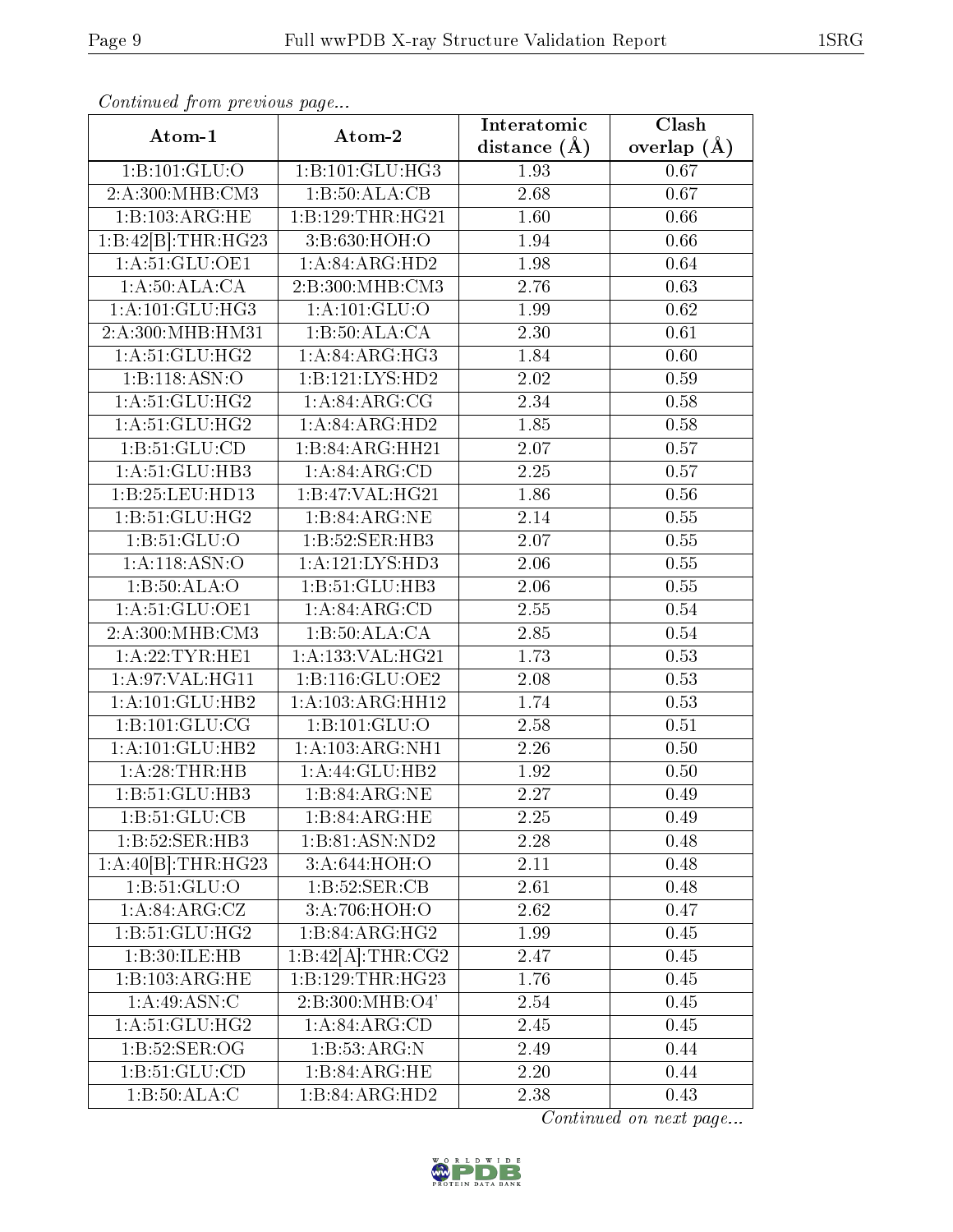| Atom-1              | Atom-2                           | Interatomic<br>distance $(\AA)$ | Clash<br>overlap $(A)$ |
|---------------------|----------------------------------|---------------------------------|------------------------|
| 1: A:91:THR:HB      | 1:B:91:THR:HB                    | 2.02                            | 0.42                   |
| 1:A:84:ARG:NH2      | 3:A:706:HOH:O                    | 2.52                            | 0.42                   |
| 1:B:120:TRP:CE2     | 1:B:121:LYS:HG3                  | 2.54                            | 0.42                   |
| 1: A: 107: GLN: HG3 | 3:B:624:HOH:O                    | 2.19                            | 0.42                   |
| 1:A:23:ASN:HB3      | $1: A: 130: PHE: \overline{CE2}$ | 2.54                            | 0.42                   |

Continued from previous page...

There are no symmetry-related clashes.

## 5.3 Torsion angles  $(i)$

#### 5.3.1 Protein backbone  $(i)$

In the following table, the Percentiles column shows the percent Ramachandran outliers of the chain as a percentile score with respect to all X-ray entries followed by that with respect to entries of similar resolution.

The Analysed column shows the number of residues for which the backbone conformation was analysed, and the total number of residues.

| Mol | Chain | Analysed        | Favoured     | Allowed  | <b>Outliers</b> | Percentiles     |
|-----|-------|-----------------|--------------|----------|-----------------|-----------------|
|     |       | $113/121(93\%)$ | $109(96\%)$  | 4(4%)    |                 | 100 100         |
|     |       | $113/121(93\%)$ | $107(95\%)$  | 4(4%)    | $2(2\%)$        | $\boxed{2}$     |
| All | Аll   | 226/242(93%)    | $1216(96\%)$ | $8(4\%)$ | $2(1\%)$        | $6\phantom{.}6$ |

All (2) Ramachandran outliers are listed below:

| Vi∩l | Chain | Res  | 1 ype |
|------|-------|------|-------|
|      |       | -59. |       |
|      |       |      |       |

#### 5.3.2 Protein sidechains (i)

In the following table, the Percentiles column shows the percent sidechain outliers of the chain as a percentile score with respect to all X-ray entries followed by that with respect to entries of similar resolution.

The Analysed column shows the number of residues for which the sidechain conformation was analysed, and the total number of residues.

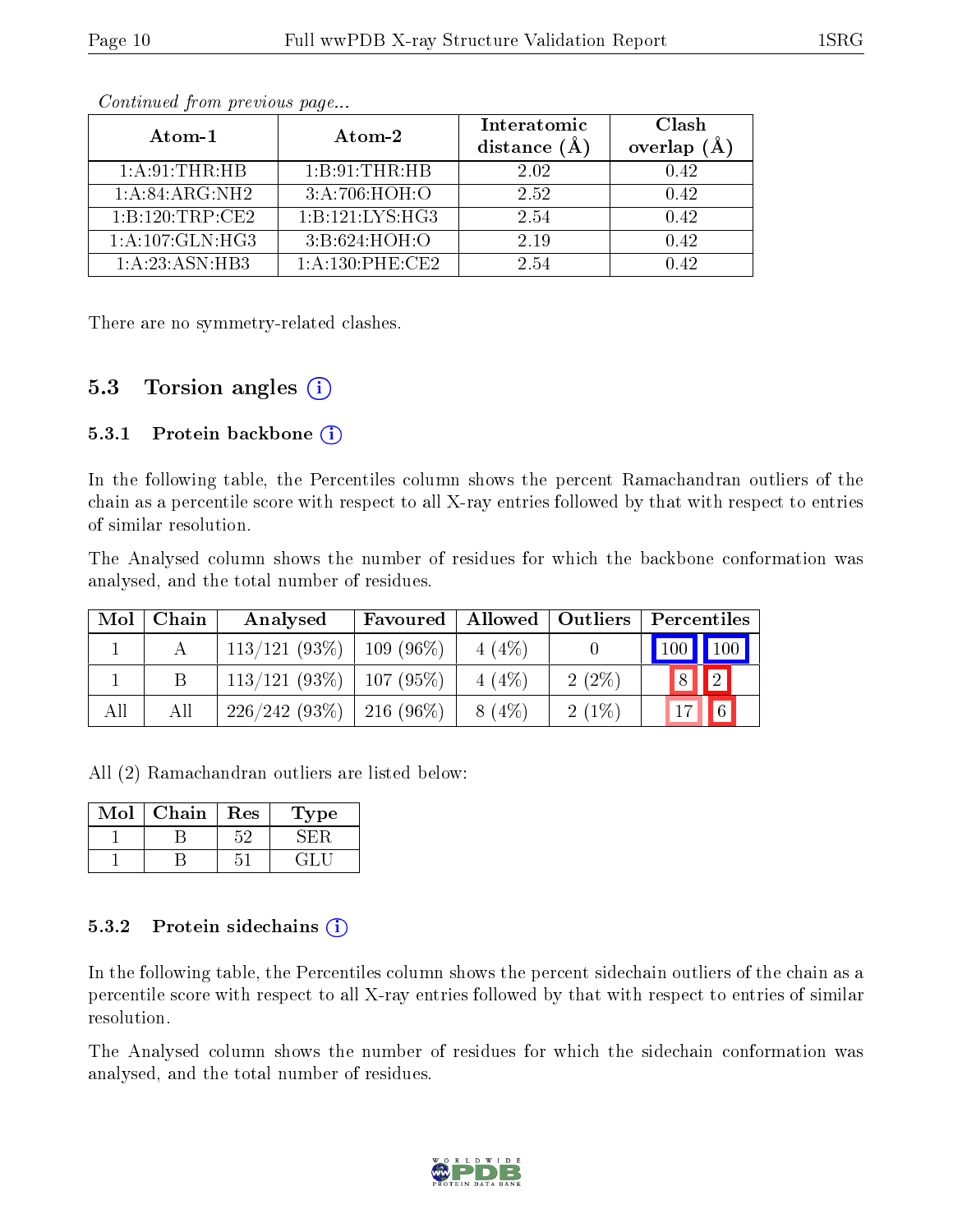| Mol | Chain | $\vert$ Outliers<br>Analysed<br>Rotameric |              |          | Percentiles |  |  |
|-----|-------|-------------------------------------------|--------------|----------|-------------|--|--|
|     |       | $86/88$ (98%)                             | 82 (95\%)    | 4(5%)    | 12<br>26    |  |  |
|     |       | 86/88 (98%)                               | 84 (98\%)    | $2(2\%)$ | 37<br>50    |  |  |
| All | Αll   | $172/176$ (98\%)                          | 166 $(96\%)$ | 6 $(4%)$ | 21<br>36    |  |  |

All (6) residues with a non-rotameric sidechain are listed below:

| Mol | Chain | Res | Type       |
|-----|-------|-----|------------|
|     |       | 51  | GLU        |
|     |       | 73  | LEU        |
|     |       | 103 | ARG        |
|     |       | 121 | <b>LYS</b> |
|     | В     | 69  | <b>SER</b> |
|     |       | 121 | <b>LYS</b> |

Some sidechains can be flipped to improve hydrogen bonding and reduce clashes. All (3) such sidechains are listed below:

| Mol | Chain | Res | 'Type |
|-----|-------|-----|-------|
|     |       | 19  |       |
|     |       | 95  | GL N  |
|     |       |     |       |

#### 5.3.3 RNA [O](https://www.wwpdb.org/validation/2017/XrayValidationReportHelp#rna)i

There are no RNA molecules in this entry.

#### 5.4 Non-standard residues in protein, DNA, RNA chains (i)

There are no non-standard protein/DNA/RNA residues in this entry.

#### 5.5 Carbohydrates (i)

There are no carbohydrates in this entry.

### 5.6 Ligand geometry (i)

2 ligands are modelled in this entry.

In the following table, the Counts columns list the number of bonds (or angles) for which Mogul statistics could be retrieved, the number of bonds (or angles) that are observed in the model and

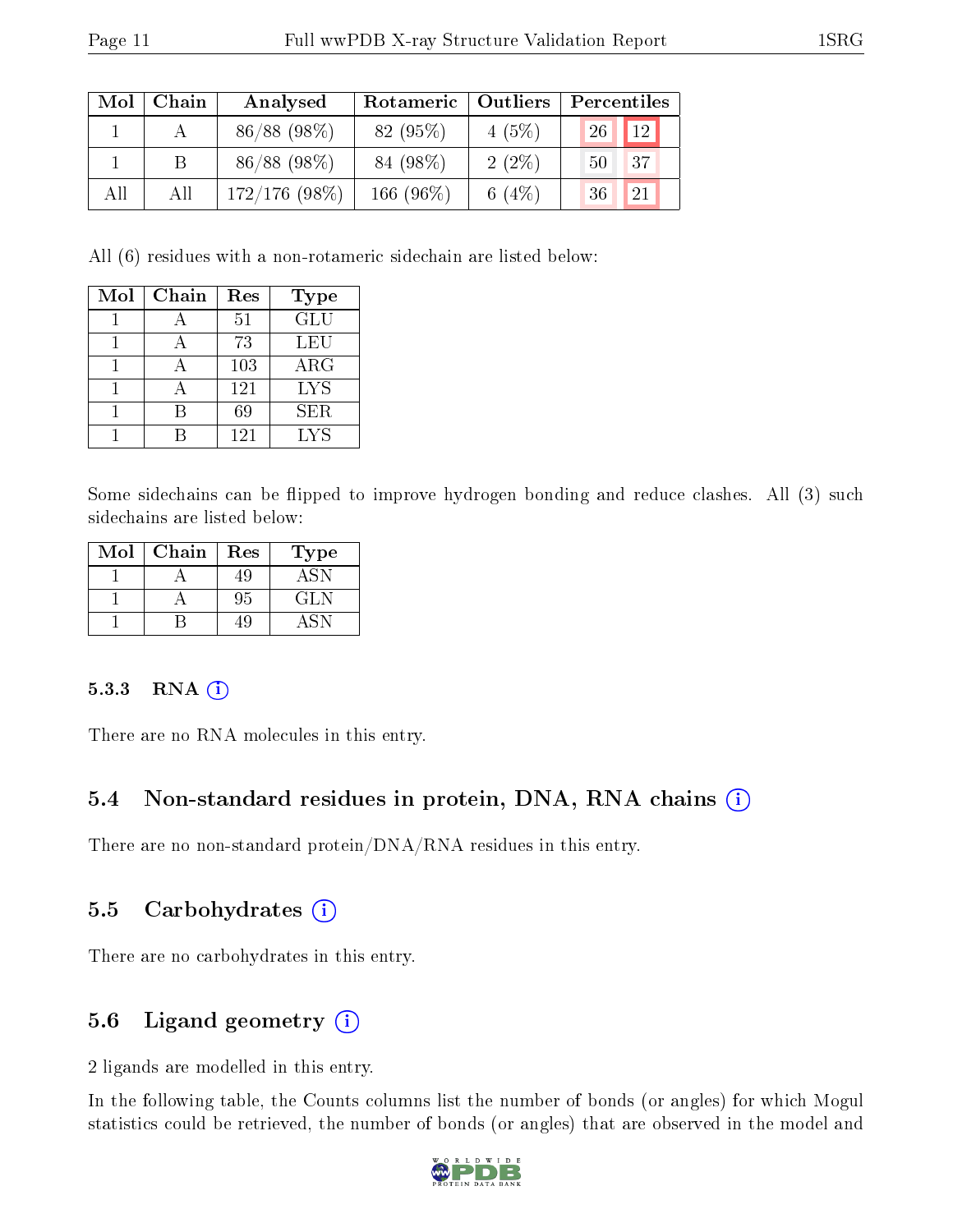the number of bonds (or angles) that are defined in the Chemical Component Dictionary. The Link column lists molecule types, if any, to which the group is linked. The Z score for a bond length (or angle) is the number of standard deviations the observed value is removed from the expected value. A bond length (or angle) with  $|Z| > 2$  is considered an outlier worth inspection. RMSZ is the root-mean-square of all Z scores of the bond lengths (or angles).

| Mol | $\mid$ Chain $\mid$  |  | $\mid$ $\mathop{\mathrm{Res}}$ |  |            |      |             |            |      |        |  |  |  |  | Link |  | Bond lengths |  |  | Bond angles |  |
|-----|----------------------|--|--------------------------------|--|------------|------|-------------|------------|------|--------|--|--|--|--|------|--|--------------|--|--|-------------|--|
|     | $\vert$ Type $\vert$ |  |                                |  | Counts     | RMSZ | # $ Z  > 2$ | Counts     | RMSZ | H Z    |  |  |  |  |      |  |              |  |  |             |  |
|     | <b>MHB</b>           |  | 300                            |  | 18, 20, 20 | 3.40 | 4(22%)      | 23, 27, 27 | 1.98 | 7(30%) |  |  |  |  |      |  |              |  |  |             |  |
|     | MHB                  |  | 300                            |  | 18,20,20   | 3.51 | 4(22%)      | 23, 27, 27 | 2.04 | 3(13%) |  |  |  |  |      |  |              |  |  |             |  |

In the following table, the Chirals column lists the number of chiral outliers, the number of chiral centers analysed, the number of these observed in the model and the number defined in the Chemical Component Dictionary. Similar counts are reported in the Torsion and Rings columns. '-' means no outliers of that kind were identified.

|            |     |        | Mol   Type   Chain   Res   Link   Chirals   Torsions | Rings |
|------------|-----|--------|------------------------------------------------------|-------|
| <b>MHB</b> | 300 |        | $1/5/9/9$   $0/2/2/2$                                |       |
| MHB        | 300 | $\sim$ | $0/5/9/9$   $0/2/2/2$                                |       |

All (8) bond length outliers are listed below:

| Mol            | Chain | Res | Type       | Atoms      | Z     | Observed $(A)$ | $Ideal(\AA)$ |
|----------------|-------|-----|------------|------------|-------|----------------|--------------|
| $\overline{2}$ | Β     | 300 | <b>MHB</b> | $C6'-C5'$  | 10.64 | 1.58           | 1.38         |
| $\overline{2}$ | А     | 300 | <b>MHB</b> | $C6'-C5'$  | 10.31 | 1.57           | 1.38         |
| $\overline{2}$ | Β     | 300 | <b>MHB</b> | $O4'-C4'$  | 7.07  | 1.50           | 1.36         |
| $\overline{2}$ | А     | 300 | <b>MHB</b> | $O4'$ -C4' | 6.71  | 1.50           | 1.36         |
| $\overline{2}$ | В     | 300 | <b>MHB</b> | $C2-C$     | 6.53  | 1.53           | 1.47         |
| $\overline{2}$ | А     | 300 | <b>MHB</b> | $C2-C$     | 6.37  | 1.53           | 1.47         |
| $\overline{2}$ | А     | 300 | <b>MHB</b> | $C1-N1$    | 2.51  | 1.47           | 1.42         |
| $\overline{2}$ | В     | 300 | MHB        | $C1-N1$    | 2.39  | 1.47           | 1.42         |

All (10) bond angle outliers are listed below:

| Mol                         | Chain | Res | Type       | Atoms                 | Z       | Observed $(^\circ)$ | $Ideal(^o)$ |
|-----------------------------|-------|-----|------------|-----------------------|---------|---------------------|-------------|
| $\overline{2}$              | B     | 300 | MHB        | $C6'-C5'-C4'$         | $-7.33$ | 112.97              | 120.50      |
| $\overline{2}$              | А     | 300 | MHB        | $C6'-C5'-C4'$         | $-6.76$ | 113.56              | 120.50      |
| $\overline{2}$              | B     | 300 | MHB        | $C5'-C4'-C3'$         | 3.88    | 126.57              | 120.99      |
| $\overline{2}$              | А     | 300 | MHB        | $C5'-C4'-C3'$         | 3.56    | 126.11              | 120.99      |
| 2                           | B     | 300 | MHB        | $C6'$ - $C1'$ - $C2'$ | 2.48    | 122.38              | 119.45      |
| $\overline{2}$              | А     | 300 | <b>MHB</b> | $C1-N1-N1'$           | 2.27    | 119.80              | 114.56      |
| $\overline{2}$              | А     | 300 | MHB        | $C3-C2-C$             | $-2.19$ | 116.94              | 120.20      |
| $\overline{2}$              | А     | 300 | MHB        | $C2'$ - $C3'$ - $C4'$ | 2.17    | 119.29              | 117.56      |
| $\mathcal{D}_{\mathcal{A}}$ | А     | 300 | <b>MHB</b> | $C3-C2-C1$            | 2.11    | 120.87              | 117.91      |

Continued on next page...

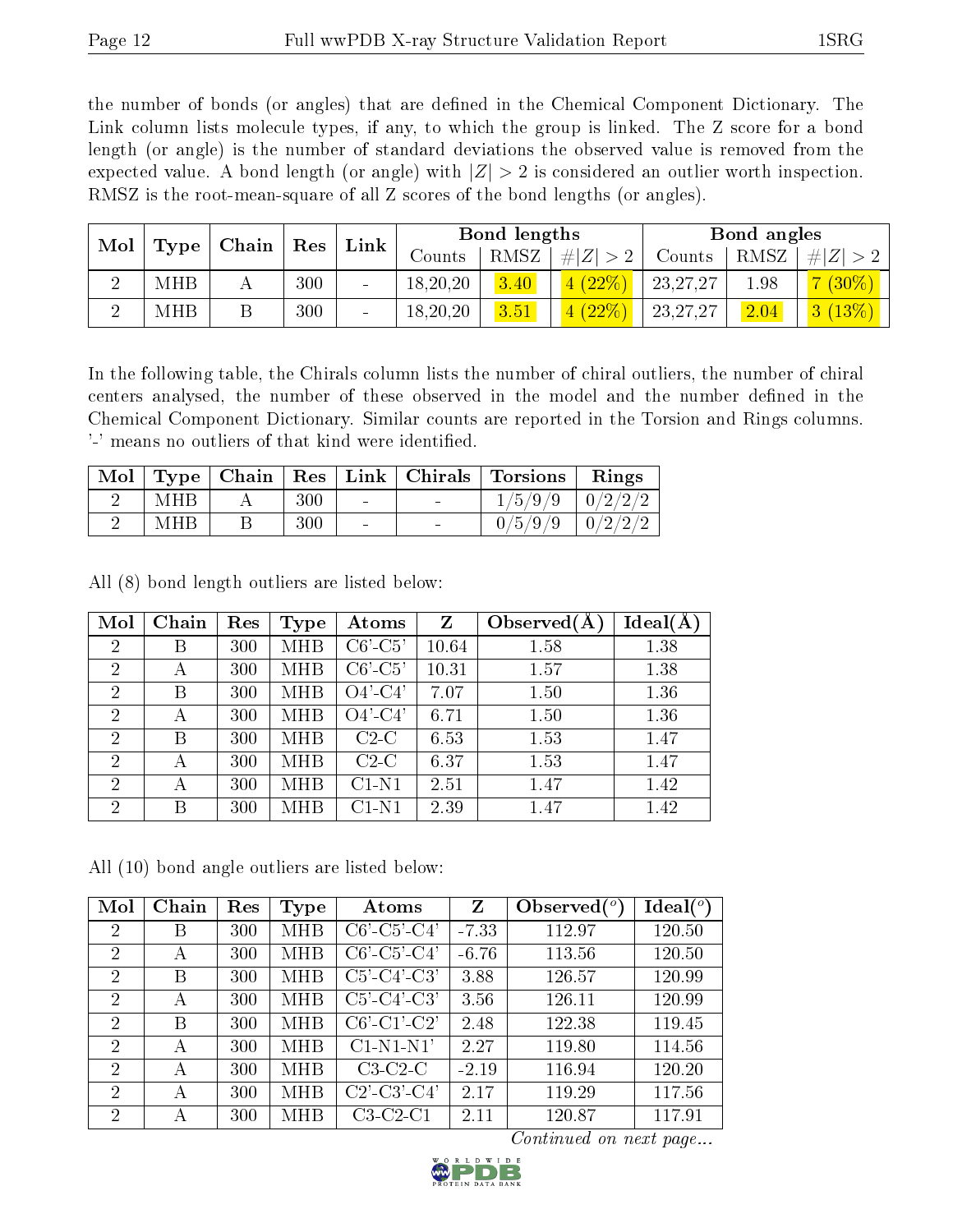Continued from previous page...

| , Mol $\mid$ Chain $\mid$ Res $\mid$ Type $\mid$ |  | Atoms                            | Observed( $^o$ )   Ideal( $^o$ ) |        |
|--------------------------------------------------|--|----------------------------------|----------------------------------|--------|
|                                                  |  | $300$   MHB   C6'-C1'-C2'   2.06 | 121.88                           | 119.45 |

There are no chirality outliers.

All (1) torsion outliers are listed below:

| $\mathbb{N}$ ol $\mid$ Chain $\mid$ Res $\mid$ Type $\mid$ |     | Atoms               |
|------------------------------------------------------------|-----|---------------------|
|                                                            | MHR | $\pm$ C1-N1-N1'-C1' |

There are no ring outliers.

2 monomers are involved in 15 short contacts:

|  |  | Mol   Chain   Res   Type   Clashes   Symm-Clashes |
|--|--|---------------------------------------------------|
|  |  |                                                   |
|  |  |                                                   |

The following is a two-dimensional graphical depiction of Mogul quality analysis of bond lengths, bond angles, torsion angles, and ring geometry for all instances of the Ligand of Interest. In addition, ligands with molecular weight > 250 and outliers as shown on the validation Tables will also be included. For torsion angles, if less then 5% of the Mogul distribution of torsion angles is within 10 degrees of the torsion angle in question, then that torsion angle is considered an outlier. Any bond that is central to one or more torsion angles identified as an outlier by Mogul will be highlighted in the graph. For rings, the root-mean-square deviation (RMSD) between the ring in question and similar rings identified by Mogul is calculated over all ring torsion angles. If the average RMSD is greater than 60 degrees and the minimal RMSD between the ring in question and any Mogul-identified rings is also greater than 60 degrees, then that ring is considered an outlier. The outliers are highlighted in purple. The color gray indicates Mogul did not find sufficient equivalents in the CSD to analyse the geometry.

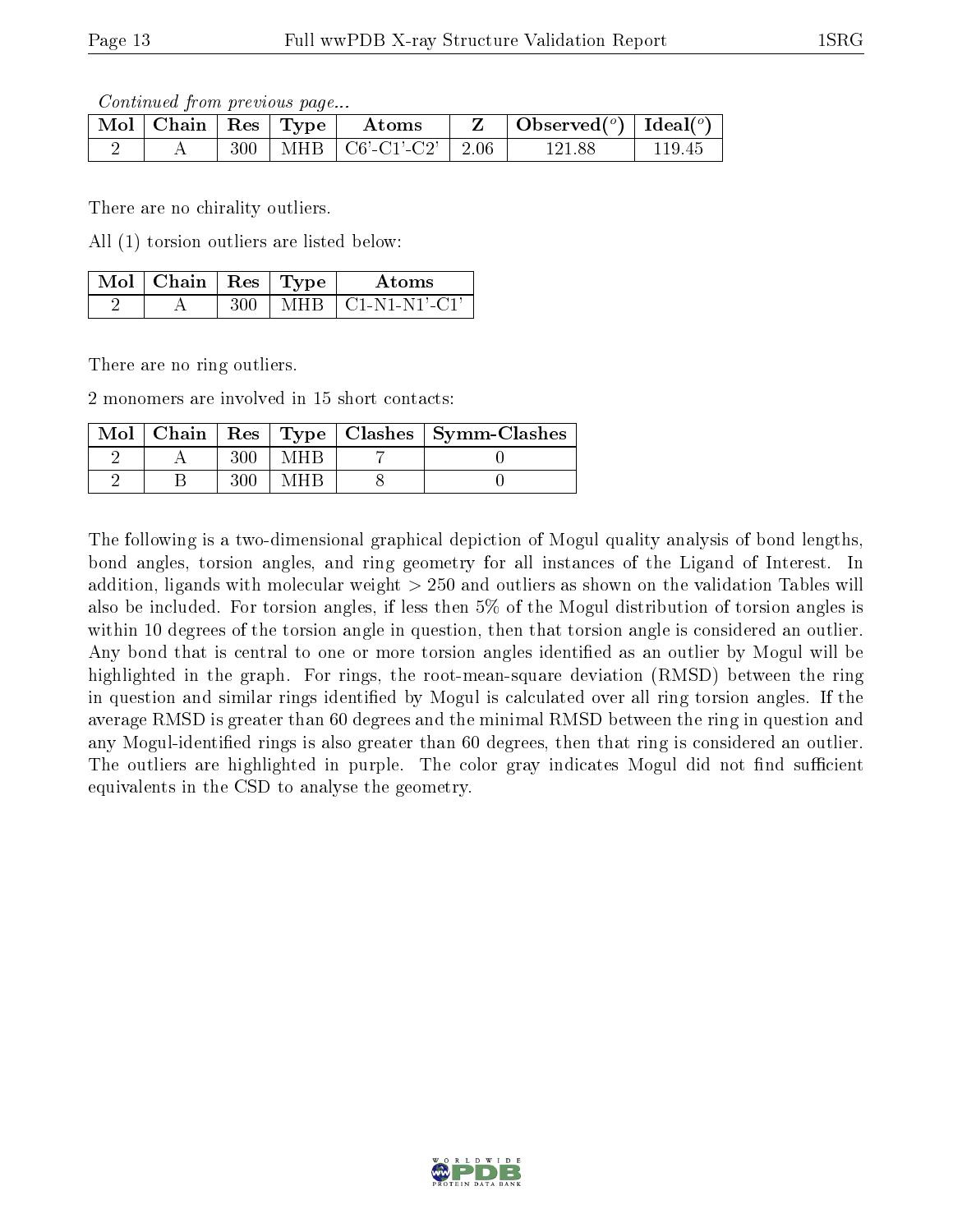

# 5.7 [O](https://www.wwpdb.org/validation/2017/XrayValidationReportHelp#nonstandard_residues_and_ligands)ther polymers (i)

There are no such residues in this entry.

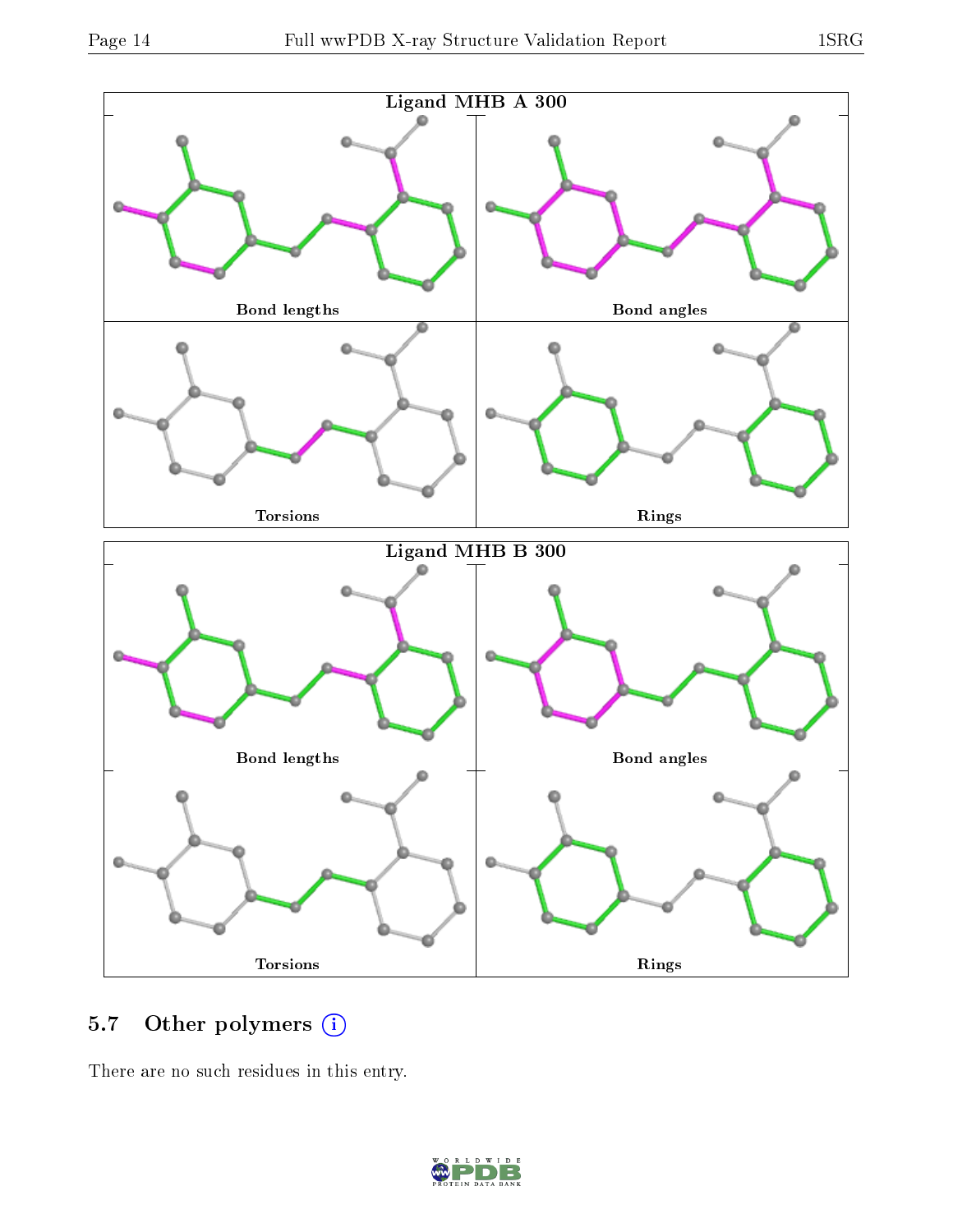# 5.8 Polymer linkage issues (i)

There are no chain breaks in this entry.